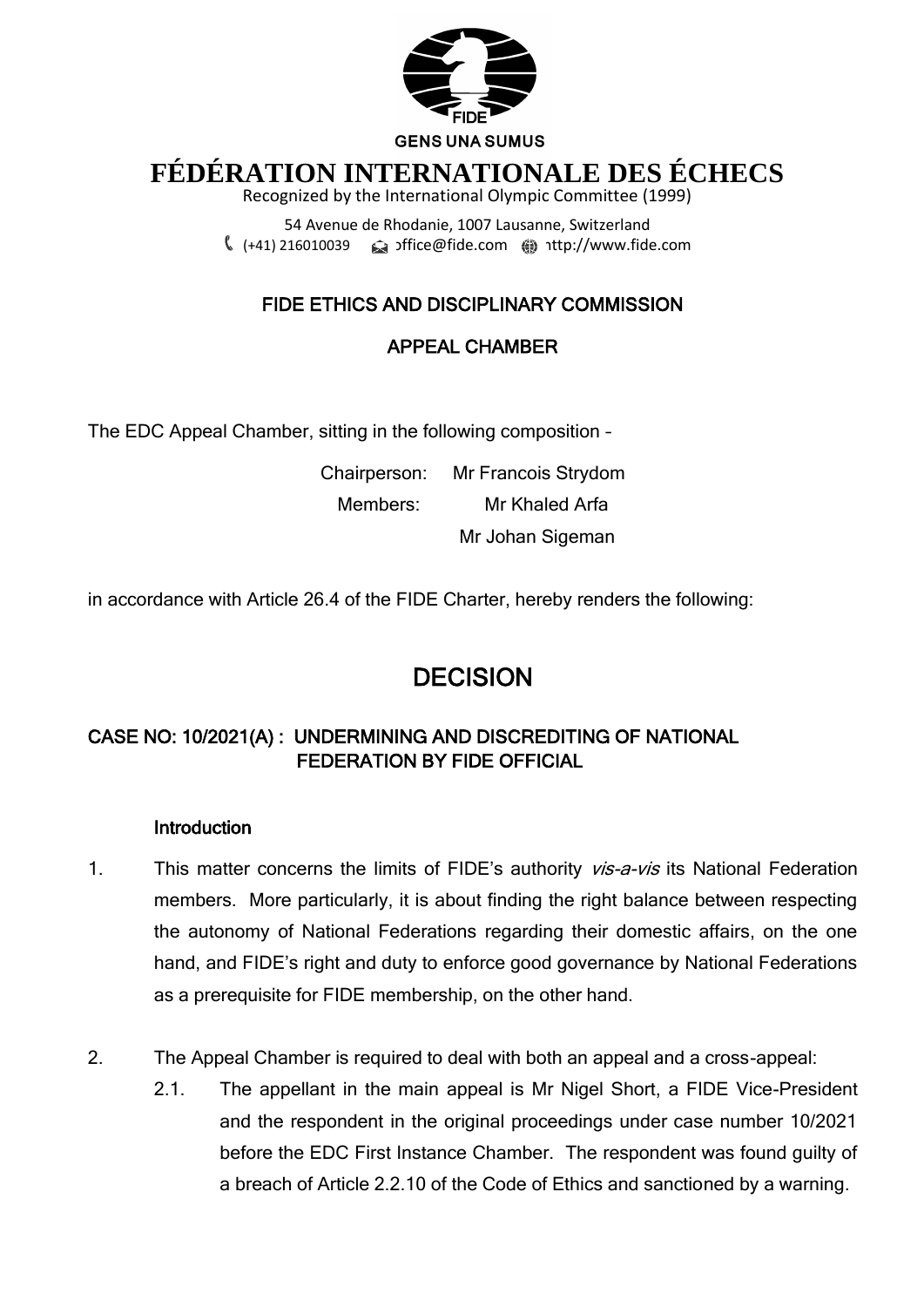- 2.2. The appellant in the cross-appeal is the US Virgin Islands Chess Federation, who was the complainant in the original proceedings. The appellant is dissatisfied with certain findings made by the EDC First Instance Chamber and the sanction imposed.
- 3. For the sake of convenience, the parties in the appeal will be referred to in their original capacities:
	- 3.1. The USVI Chess Federation as "the complainant"; and
	- 3.2. Mr Short as "the respondent".
- 4. On 8 December 2021, the FIDE Ethics and Disciplinary Commission ("EDC") received a complaint from the USVI Chess Federation relating to certain incidents which occurred during Mr Short's visit to the US Virgin Islands during the period 26 October – 2 November 2021, alleging a violation of Articles 2.2.2, 2.2.10 and/or 2.2.11 of the FIDE Code of Ethics.
- 5. The EDC Chairman, pursuant to his powers in terms of Article 26.5 of the FIDE Charter, ruled that the complaint was provisionally admissible (subject to the final decision by the First Instance Chamber on the issue of admissibility) and nominated a First Instance Chamber to decide the case.
- 6. On 5 April 2022, the First Instance Chamber (Y Persaud-Sammy, D Hater and R Dongre) delivered the following unanimous decision:
	- 6.1. The respondent is found guilty of a violation of Article 2.2.10 of the FIDE Code of Ethics;
	- 6.2. The respondent is sanctioned to a warning not to unduly interfere with the politics of Member Federations, and to take it upon himself to pronounce publicly on matters pending before the FIDE Council.

## Procedural history

- 7. In addition to having access to the full case file of the First Instance Chamber proceedings, the Appeal Chamber received the following documents during the appeal proceedings:
	- 7.1. The respondent delivered his notice of appeal with motivated grounds on 9 April 2022.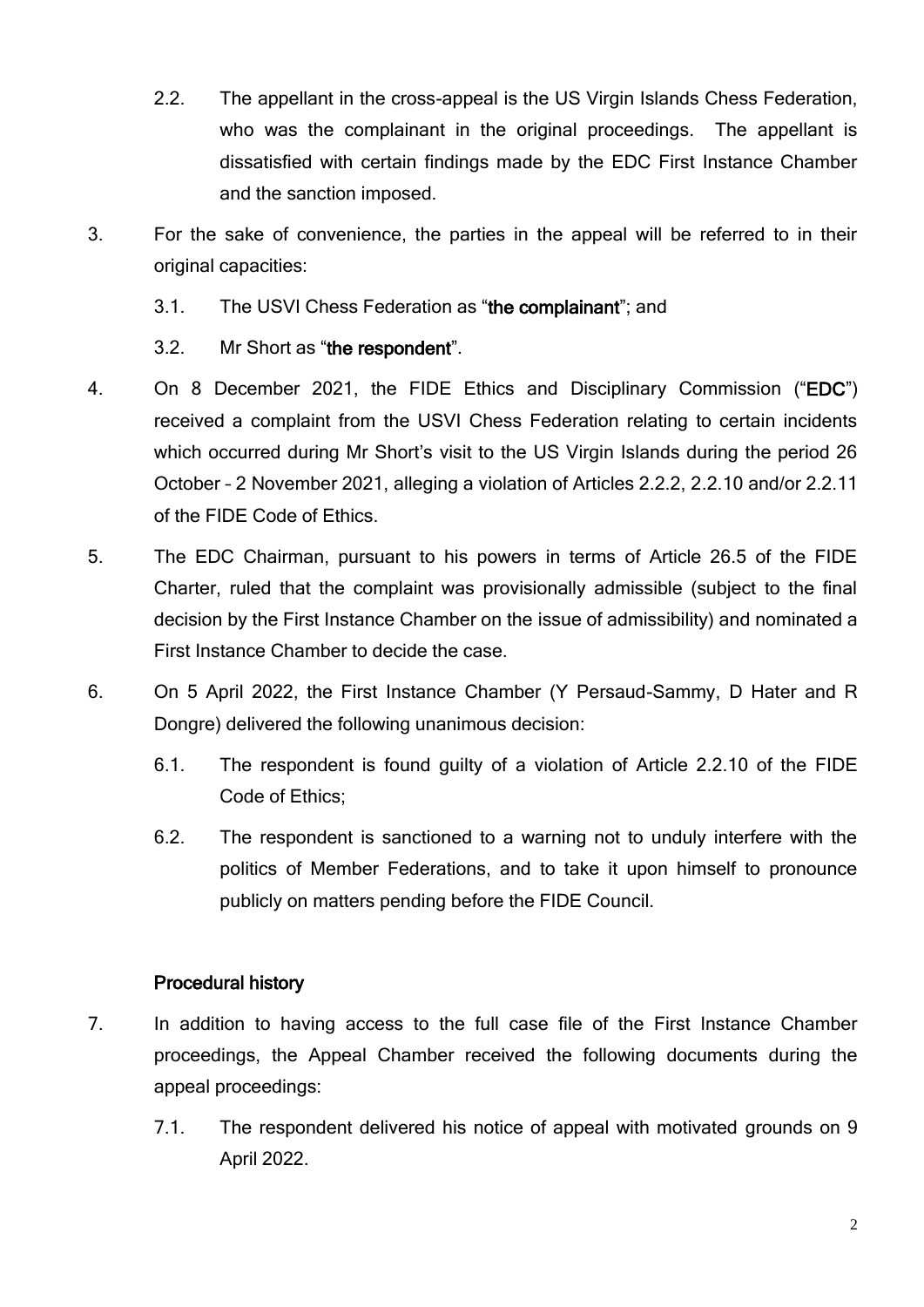- 7.2. The complainant delivered its notice of appeal with motivated grounds on 22 April 2022.
- 7.3. The Appeal Chamber was constituted on 23 April 2022 which was the formal commencement date of the appeal proceedings.
- 7.4. On 23 April 2022, a statement was received from the FIDE President, Mr Dvorkovich, in support of the respondent's appeal.
- 7.5. On 27 April 2022, the Chairman of the Appeal Chamber invited both parties to respond to each other's appeals.
- 7.6. A first response was received from the complainant on 10 May 2022, and a supplementary response on 12 May 2022.
- 7.7. A first response was received from the respondent on 12 May 2022, and a supplementary response on 23 May 2022.

#### Admissibility of the appeals

- 8. The new Ethics and Disciplinary Code ("the New Code") took effect on 1 April 2022. At the time of the relevant incidents for which Mr Short was found guilty of misconduct, the old Code of Ethics ("the Old Code") applied.
- 9. Nevertheless, in accordance with the principle of *tempus regit actum*, procedural matters are governed by the Rules in force at the time when the procedural action occurs, i.e. the New Code, even if the proceedings related to facts which occurred before the effective date of the New Code and in relation to misconduct governed by the Old Code.
- 10. In terms of Article 17.1 of the New Code there shall be a right of appeal to the Appeal Chamber by the unsuccessful party, whether complainant or respondent, and/or any other directly affected member of the FIDE Family against the final decision of the First Instance Chamber. According to Article 17.4 of the New Code, such right of appeal must be exercised within 21 calendar days from the date on which the appealable decision is communicated to the party concerned.
- 11. In the present case the Decision of the First Instance Chamber was published on 5 April 2022, and it follows that the period for lodging an appeal expired on 26 April 2022.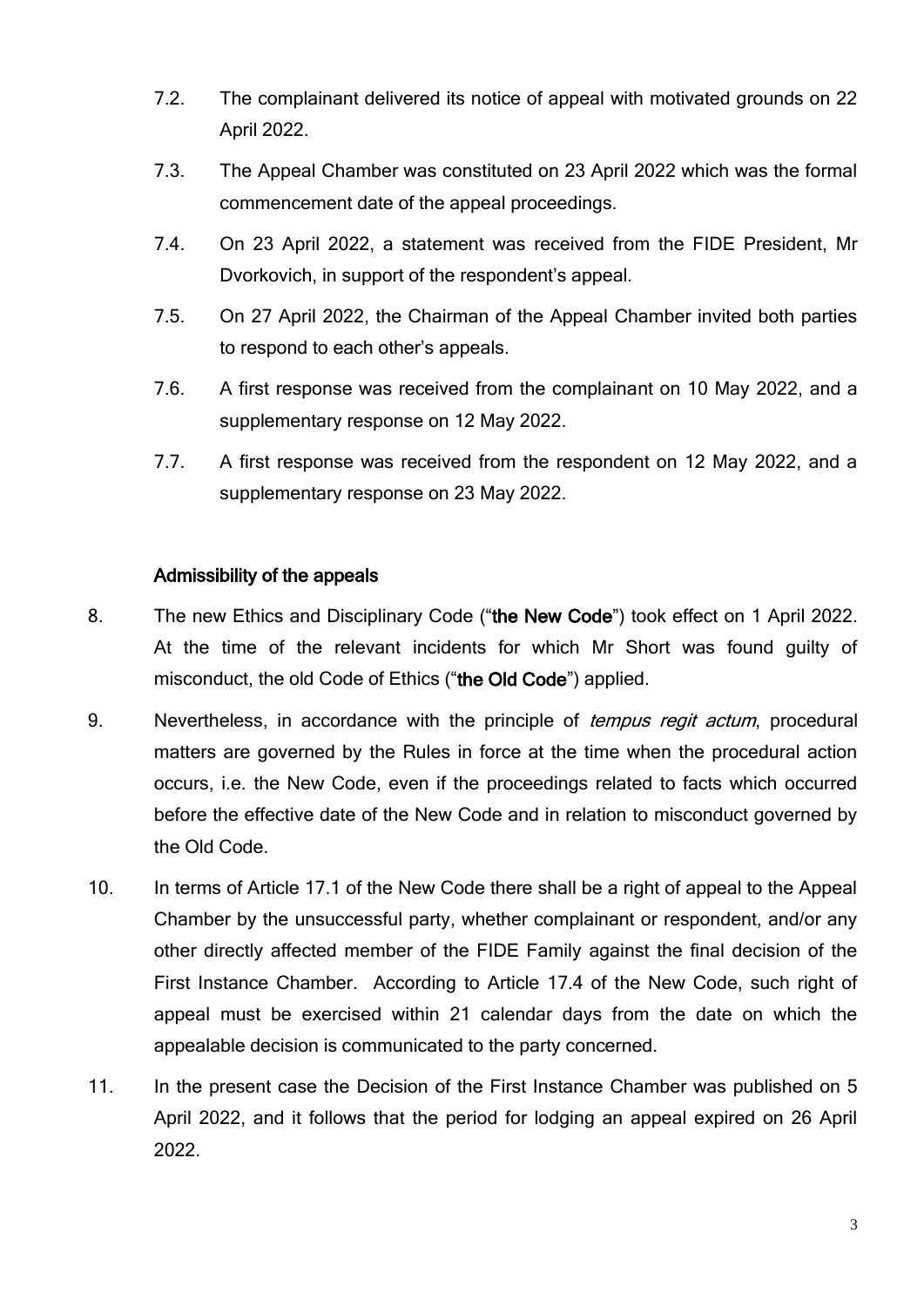- 12. The Appeal Chamber accordingly finds that both the appeal and the cross-appeal were filed timeously and were otherwise formally in order.
- 13. Regarding the right of appeal, it is self-apparent that the respondent must be regarded as an "unsuccessful party" in the first instance proceedings as he was convicted and sanctioned. On the facts of the present case, the complainant must also be regarded as an "unsuccessful party" for two reasons:
	- 13.1. firstly, the respondent was in effect acquitted of violations of Articles 2.2.2 and 2.2.11 of the Old Code by the First Instance Chamber; and
	- 13.2. secondly, the First Instance Chamber overlooked the respondent's previous conviction and regarded him as a first offender and possibly imposed a lighter sanction than it would otherwise have done.
- 14. According to Article 14.1 of the New Code, the First Instance Chamber shall decide in its discretion the type and duration of any sanction it believes appropriate to the offence committed, subject to the factors mentioned in Articles 14.2 and 14.3 of the New Code and the guidelines to be included in the new EDC Procedural Rules, once approved.
- 15. It follows that the Appeal Chamber shall not lightly interfere in the exercise by the First Instance Chamber of its discretion but may reduce or increase the sanction if the original sanction is clearly disproportionate or founded upon a materially incorrect finding.
- 16. In the premises, both the appeal and the cross-appeal are found to be admissible.

#### The core facts of the matter

17. On 13 August 2021, the FIDE President received a complaint from a group of chess players who had organised themselves under a constitution with the name of United States Virgin Islands Chess Association ("the Association"). They claimed to be disenfranchised (by choice) from the official Federation, the USVI Chess Federation, due to the latter's undemocratic structures, unrepresentivity and dysfunctionality. They asserted that the total Federation membership consisted for 4 board members and a handful of other individuals and that the same person has held the office of President of the Federation for the last 26 years without the holding of proper elections. They further claimed that the constitution of the USVA Chess Federation did not comply with the requirements of FIDE and the Virgin Islands Olympic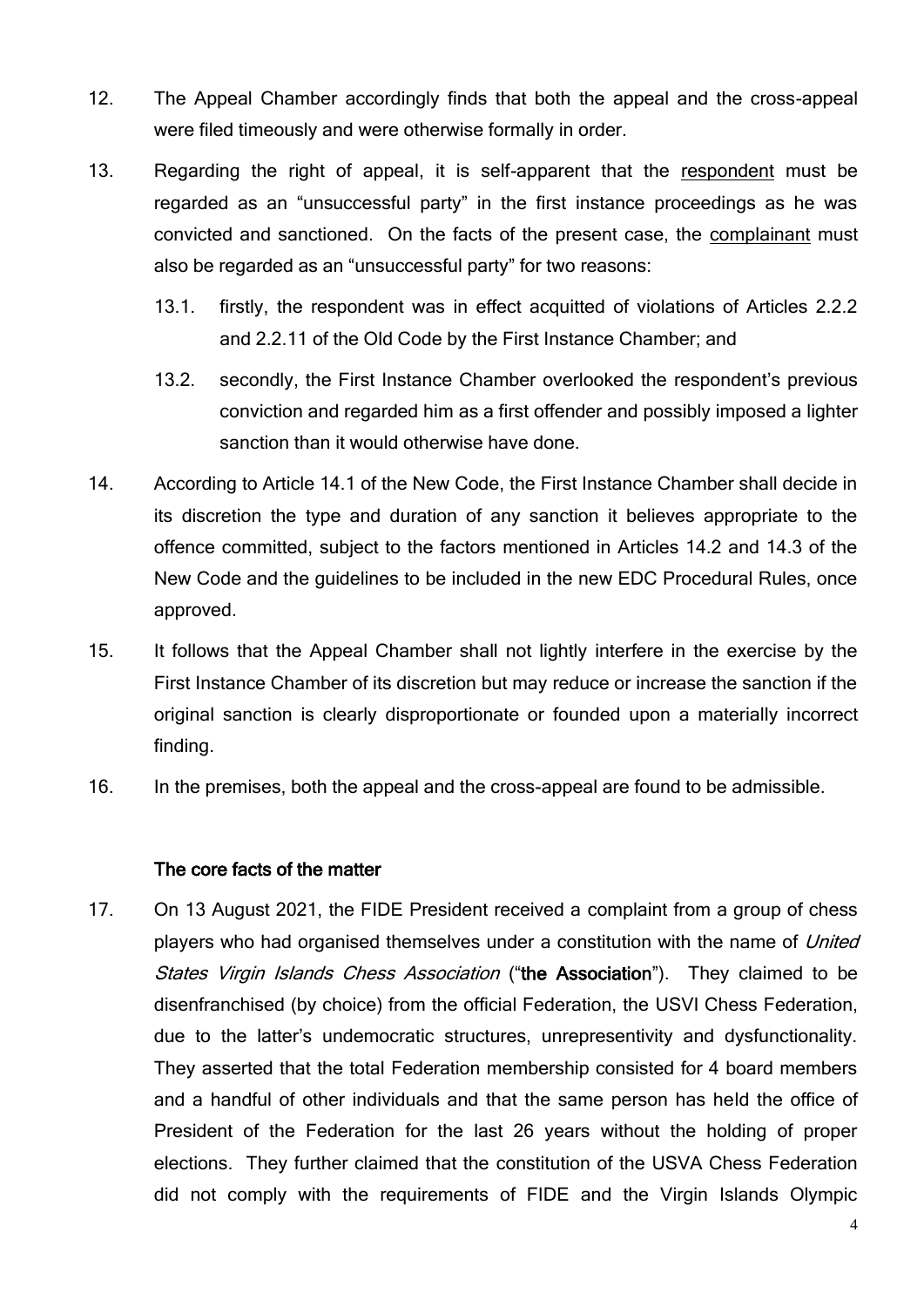Committee (VIOC). In a follow-up letter of 9 September 2021, the Association expressly sought affiliation with FIDE as the official federation for the US Virgin Islands.

- 18. The complaint described the USVI Chess Federation as a "charade of a federation" and the object of the Association was made clear as seeking recognition by FIDE as the official federation for the US Virgin Islands and admittance to FIDE membership (in the place of the USVI Chess Federation). The leading persons in the Association are Mr John Dempsey and his wife, Ms Gail Widmer.
- 19. The receipt of the complaint led to some correspondence being entered into between the FIDE legal adviser, Mr Alexandr Martynov, on behalf of the FIDE Management Board and Ms Margaret Murphy, the President of the USVI Chess Federation during August and September 2021.
- 20. The conclusion reached by FIDE was that there were indeed serious problems with the chess governance in the US Virgin Islands and that the Federation, on the face of it, did not satisfy the requirements for FIDE membership as contained, *inter alia*, in Article 11 of the FIDE Charter.
- 21. As a result, an Extra-ordinary meeting of the FIDE Council was convened for 2 October 2021 with a single discussion point on the Agenda, namely to consider the possible suspension of membership or exclusion of the USVI Chess Federation upon receipt of an advisory opinion from the FIDE Constitutional Commission. Ms Murphy was invited to and did address the Council meeting in recognition of the Federation's right to be heard before any decision is taken by the Council, as recognised by Article 13.4 of the Charter.
- 22. At the end of the meeting of 2 October 2021, the FIDE Council resolved that the USVICF should be given a 3-week period to amend its Constitution to include a democratic procedure for the admission of new federation members and the reelection of the governing body of the USVI Chess Federation, including officers. These amendments had to comply with general principles enunciated in the FIDE Charter. It was made clear in the resolution that if the USVI Chess Federation failed to cooperate, the FIDE Council would consider such behaviour for possible application of Article 13 of the FIDE Charter which deals with suspension or expulsion.
- 23. It is against the above background that the respondent, Mr Short, decided to visit the US Virgin Islands in the period 26 October – 2 November 2021 as part of a Caribbean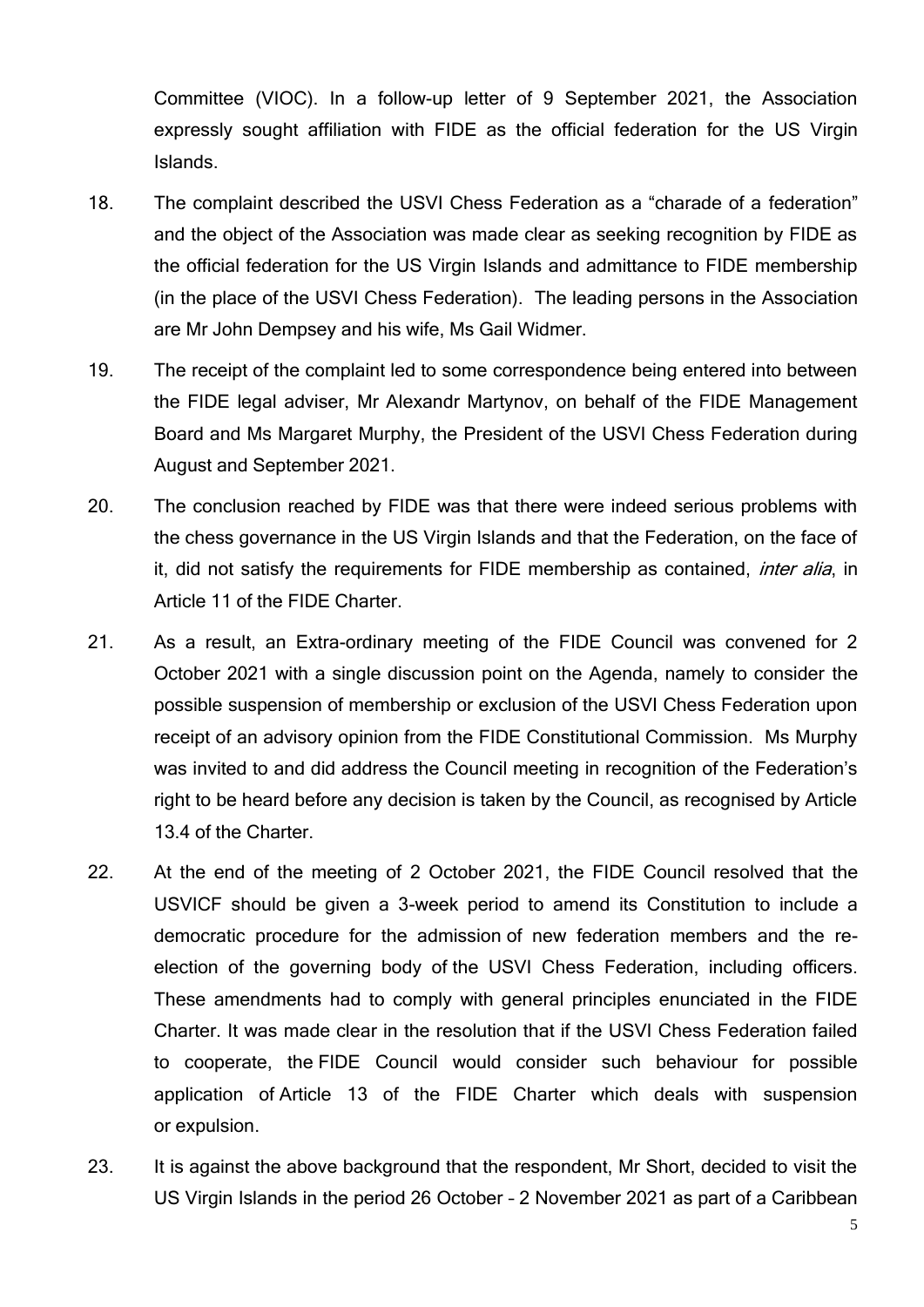tour to take in two aspirant federations, Saint Vincent and the Grenadines, and Dominica – both of which subsequently joined FIDE at the December 2021 General Assembly – but also to visit two problematic federations, namely the British and US Virgin Islands.

- 24. According to a reply by FIDE to the enquiries of the First Instance Chamber, the initiative for the visit came from Mr Short and neither the FIDE President nor the FIDE Council had instructed him, although the FIDE President and Managing Director were aware of the trip and there was no objection to the visit aimed at mainly at educational and promotional activities. At the same time, Mr Short's first-hand observations regarding the political and chess development situation in the US Virgin Islands was welcomed, including his proposed discussion with the VIOC President.
- 25. In his statement submitted to the Appeal Chamber, the FIDE President confirmed his support for the core activities implemented Mr Short during his visit to Caribbean islands and thereafter in relation to the USVI Chess Federation. He expressed his full agreement with the finding of the First Instance Chamber that Mr Short had acted bona fide and with the intention of performing FIDE's duties under the Charter by seeking to improve the chess governance situation in the US Virgin Islands. The President noted that, due to Mr Short's efforts, wrongdoings and weak corporate governance in the USVI Chess Federations were exposed which had caused a low level of chess development in the country and which are now in the process of being addressed.
- 26. During the respondent's visit to the US Virgin Islands, he was hosted by members of the Association, in particular Mr Dempsey and Ms Widmer. On 27 October 2021, whilst in the US Virgin Islands, Mr Short attended the third quarter meeting of the Fide Council via Zoom link and made an oral report. The respondent met with groups of chess players on St. Thomas and St. Croix and gave a simultaneously exhibition of chess. He gave interviews to journalists and partook, with Mr Dempsey and two other gentlemen, in a radio discussion on 28 October 2021. Mr Short met with Mr Angel Morales, the President of the VIOC who had previously sent to FIDE letters of support of Ms Murphy and the USVI Chess Federation. However, notably, Mr Short had no meeting or formal contact with Ms Murphy or the board members of the USVI Chess Federation.
- 27. At its 27 October 2021 meeting, the FIDE Council reiterated FIDE's willingness to help the USVI Chess Federation in changing their constitution and election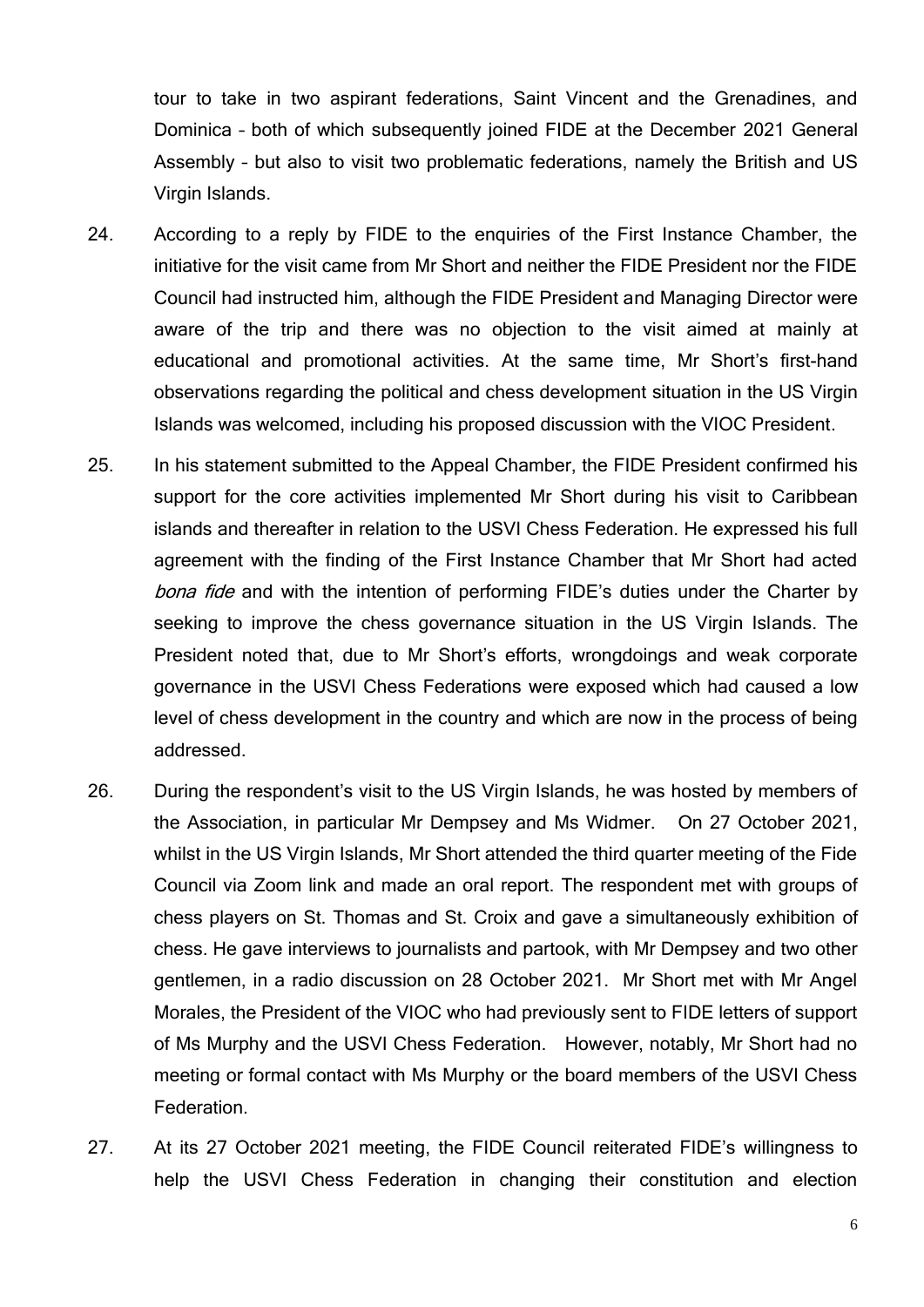procedures. The FIDE Council was prepared to explore all the ways to improve the situation and reminded itself of the duty to remain impartial and not to take sides. Accordingly, the Federation was given more time to prepare an updated draft in full cooperation with FIDE Constitutional Commission by 17 November 2022 and the FIDE President was entrusted to evaluate further steps after this deadline in accordance with the previous FIDE Council's decision.

- 28. Mr Short provided a detailed oral report to the FIDE President personally and a brief oral report to the Council. There was no criticism from the FIDE President and the Council. However, this fact needs to be qualified by stating that they were not necessarily aware of the details of Mr Short's activities in in the US Virgin Islands. The outcome was that the USVI Chess Federation was afforded even more time to amend its Constitution and get its house in order. The FIDE Council properly acted in terms of its duty under the Charter to encourage and support any effort aimed to improve good governance in all chess organisations.
- 29. Over the following months, the USVI Chess Federation submitted several drafts of a proposed new USVI Chess Federation constitution which were reviewed by FIDE. This culminated in a letter by the FIDE Managing Director on 22 March 2022 thanking Ms Murphy for her cooperation and the notable steps that have been made in order to improve the management of the USVI Chess Federation. FIDE confirmed that, within the territory of the US Virgin Islands, the USVI Chess Federation was recognised as the only chess authority and the only administration having all rights that FIDE membership status implies. Furthermore, FIDE supported the draft of the new USVI Chess Federation constitution as being generally in line with the FIDE Charter and FIDE principles. FIDE noted that there were nevertheless a few other issues which still warranted attention but supported the USVI Chess Federation's willingness to comply with all democratic principles, including the holding of elections.

#### GROUNDS OF APPEAL

30. The respondent raises in effect two grounds in his appeal against his conviction. As his primary argument, Mr Short reasons that, in order to be convicted of a breach of Article 2.2.10 of the Old Code, one's conduct must have caused the game of chess, FIDE or its federations to appear in an "*unjustifiable*" unfavourable light. Mr Short concedes that he has portrayed, in a live radio interview, the USVI Chess Federation in an unfavourable light, namely as an undemocratic, nepotistic and dysfunctional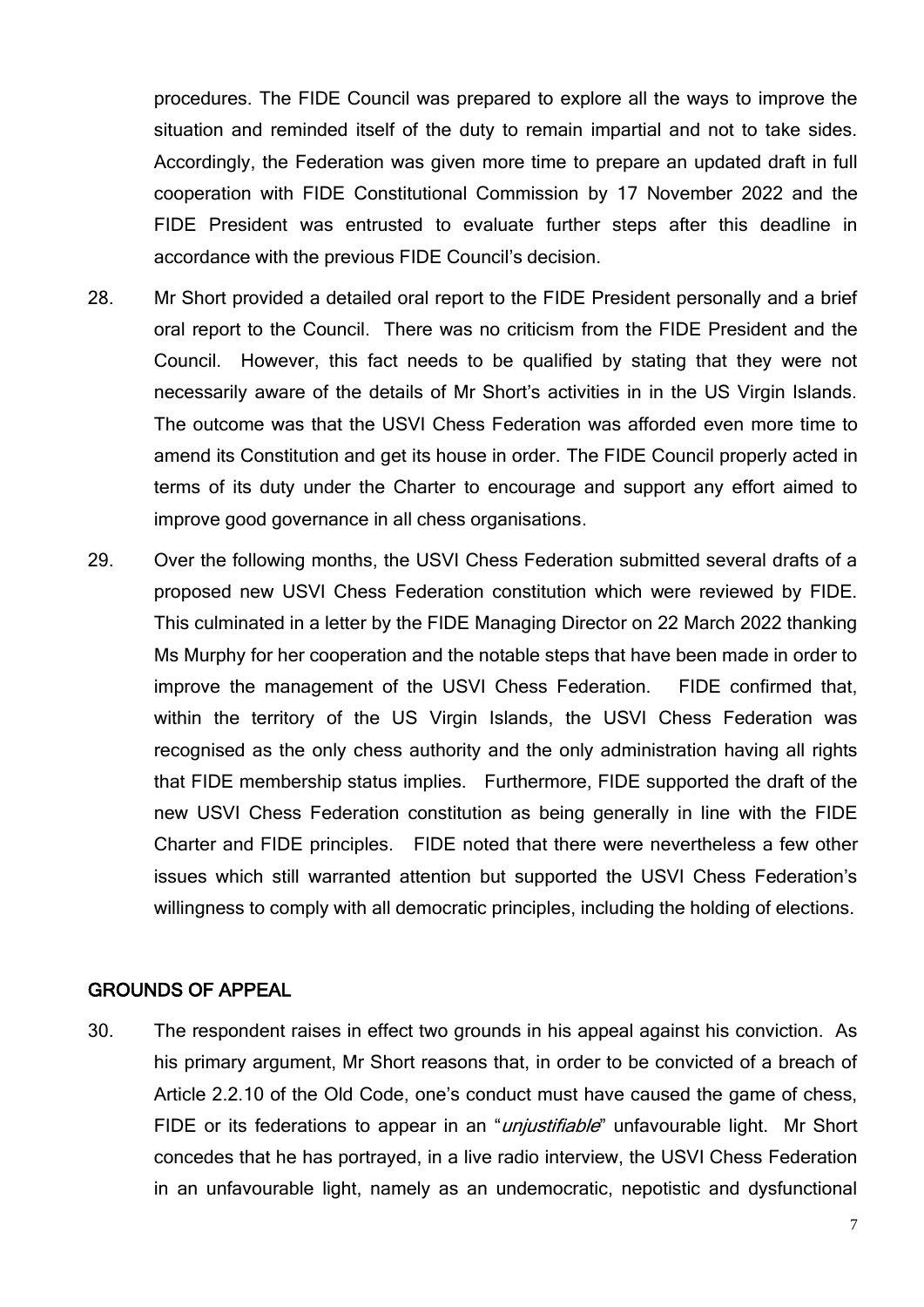chess federation, but argues that his comments were indeed justifiable because they were not only the truth, but it was in the public interest to expose the gross irregularities of the USVI Chess Federation to a wider audience.

- 31. By way of a secondary argument, Mr Short draws attention to the limitations, as he sees it, of the formal procedure available to FIDE to address problems in delinquent federations. He concedes that, in an ideal world, it would not be necessary to air a federation's deficiencies on a radio program and that this should be something of a last resort. But, he argues, this is not an ideal world and the USVI Chess Federation is not a normal federation. When an autocratic president is uncooperative and resists FIDE's efforts to ensure proper governance and does not abide by the FIDE Regulations and recommendations, Mr Short believes that a different approach should be adopted as the preferred diplomatic approach will bring "zero results".
- 32. For these reasons, Mr Short asks the Appeal Chamber to overturn the original verdict and set aside the sanction imposed.
- 33. The cross-appeal of the USVI Chess Federation is also, on proper analysis, confined to two main grounds of appeal. Regarding the merits of the conviction, the USVI Chess Federation strongly challenges the finding of the First Instance Chamber that Mr Short had acted in good faith and with the intention to fulfil FIDE's duties by seeking to improve the chess governance situation in the US Virgin Islands (a finding made in motivating the sanction of a warning imposed). It is argued that Mr Short's conduct did not display good faith as he came to the US Virgin Islands without engaging the official Federation and spent a week engaged in activities with the rival association. Mr Short never asked for a meeting with the official Federation to discuss any ideas to improve the chess governance situation in the US Virgin Islands. It is submitted that it could never have been a *bona fide* fact-finding mission if only one side of the story was considered. Mr Short was also engaged in a negative public relations campaign, using radio and newspapers to discredit the USVI Chess Federation. His real objective with the visit, it is argued, was to give support to the rival association in their attempts to overthrow the government structures in US Virgin Islands Chess and to be recognised by FIDE as the governing body for chess in the US Virgin Islands.
- 34. Regarding the sanction of a warning imposed by the First Instance Chamber, the USVI Chess Federation points out that the First Instance Chamber had overlooked a previous conviction suffered by Mr Short in 2007 when he was convicted of a violation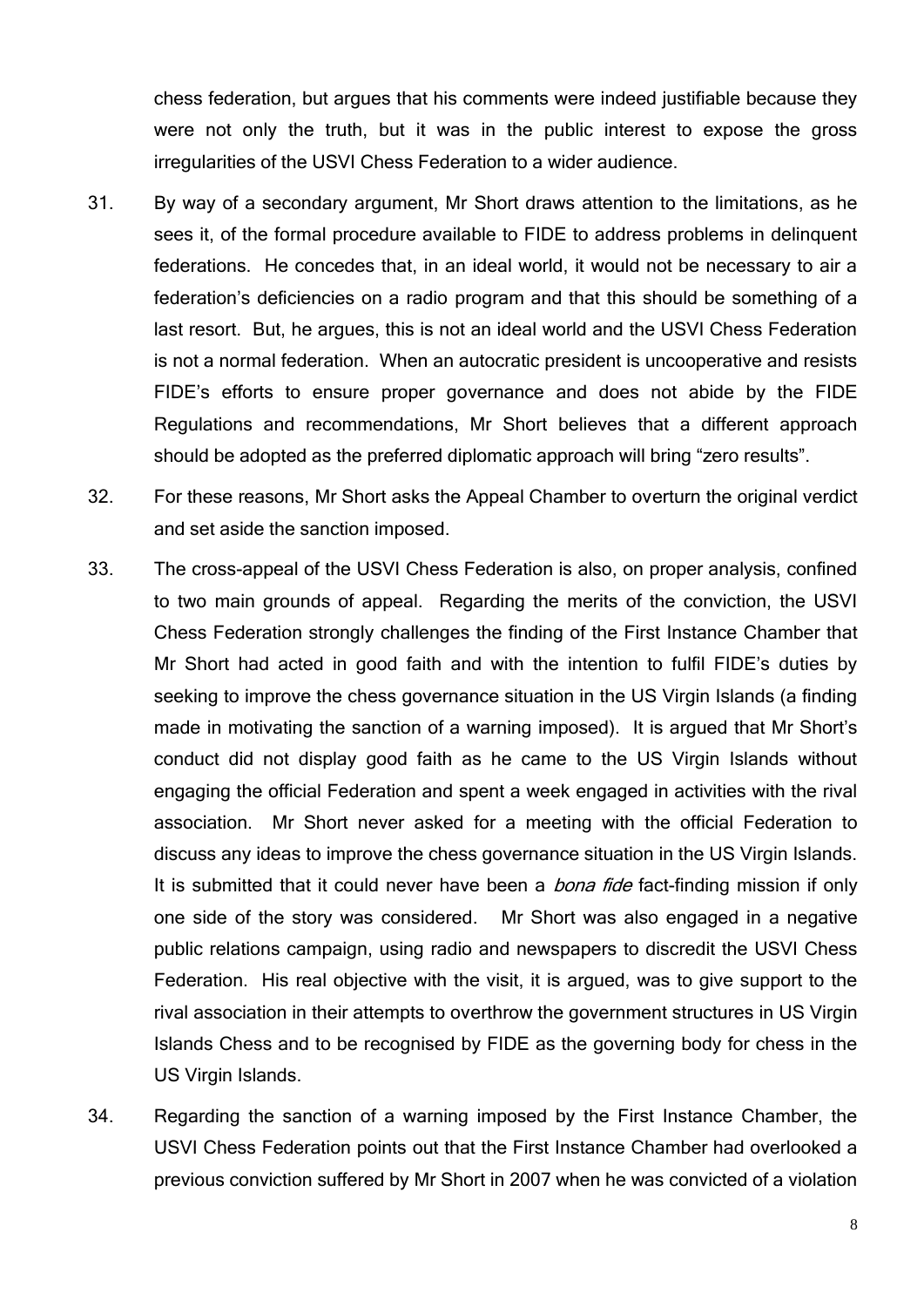of Article 2.2.11 of the Old Code by making an unnecessary insult against and violating the reputation of a chess official during an interview with a journalist. In the present case, Mr Short's damaging comments regarding the USVI Chess Federation were communicated to 10 000 Virgin Island radio listeners and 25 000 newspaper readers and further disseminated on Mr Short's Twitter account to his 40 000 followers. The USVI Chess Federation submits that in such circumstances a warning is not a severe enough punishment.

35. The Appeal Chamber shall deal with the above arguments in its discussion of the merits of the appeal and cross-appeal below.

#### The relevant provisions of the Charter

- 36. FIDE is the international federation in the domain of chess and the supreme body responsible for the sport of chess, its championships and events (Charter, Article 2.4).
- 37. FIDE is in essence an Association of national federation members (with an equal right to vote) and affiliated organisations (without any voting rights).
- 38. On the other hand, member federations are national chess associations or corresponding organisations which have principal authority over chess activities in their own countries or territories and which have been admitted to FIDE as a FIDE member (Charter, Article 9.1 and definition of "Member Federation").
- 39. FIDE membership bestows on member federations certain rights (Charter, Article 10.1) and imposes certain obligations (Charter, Article 11). For present purposes, it is important to highlight a few of the obligations of Member Federations. They must:
	- 39.1. observe all rules, regulations and decisions of FIDE and ensure that their members and various bodies, including leagues and clubs, also comply with them (Charter, Article 11(a)).
	- 39.2. ensure that their statutes and rules fully comply with FIDE rules and regulations (Charter, Article 11(b)).
	- 39.3. comply with their own statutes, rules and regulations, and refrain from taking discriminatory decisions or actions (Charter, Article 11(c)).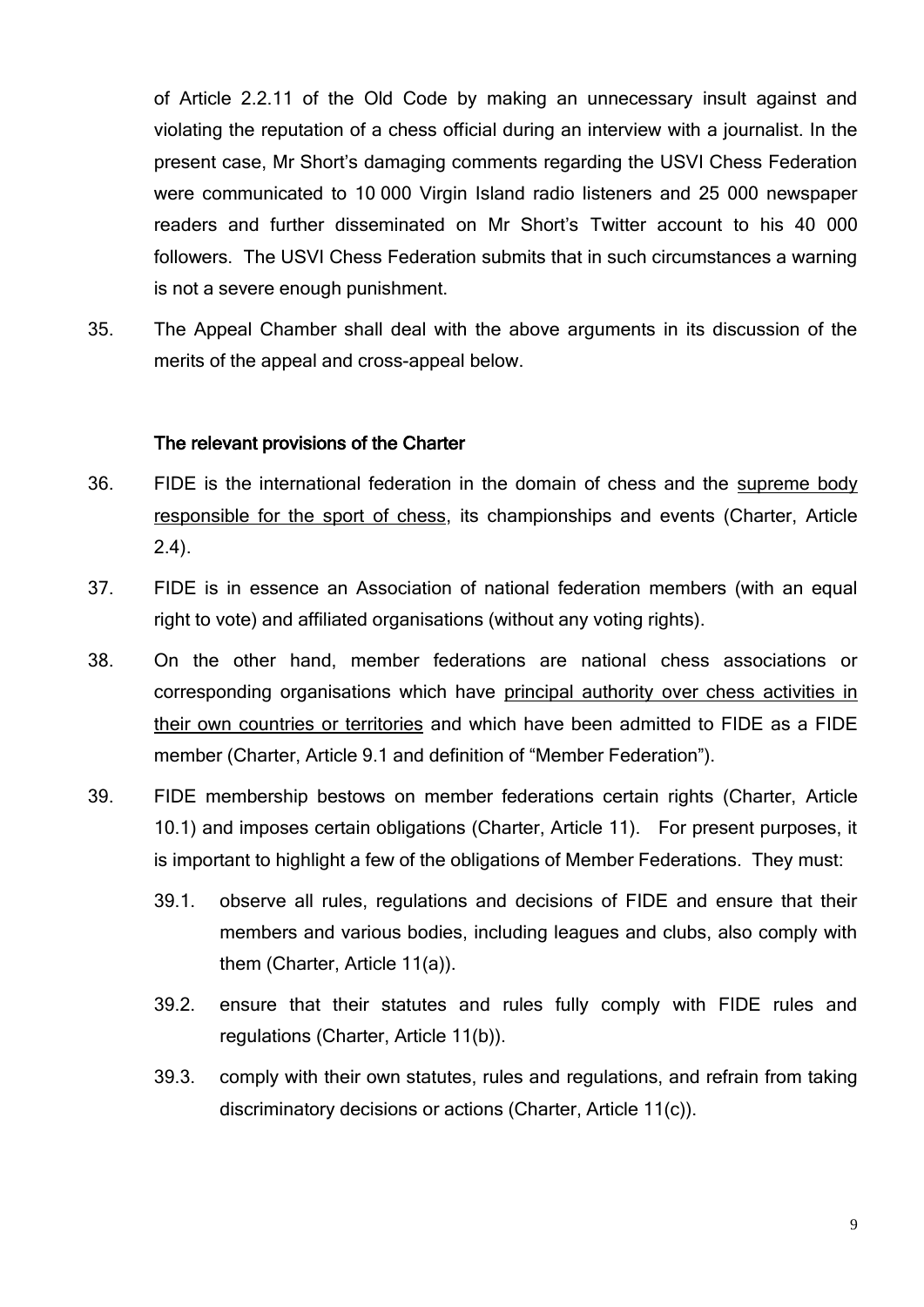- 39.4. maintain full control and governance of chess in their country including, without limitations, control over their national competitions, excluding unofficial and unrated events (Charter, Article 11(d)).
- 39.5. develop chess activities, chess culture and chess education in their country or territory (Charter, Article 11(e)).
- 39.6. ensure the participation of the players and teams in the most relevant international competitions, in the limits of their possibilities (Charter, Article  $11(f)$ ).
- 39.7. recognise FIDE's authority and position (Charter, Article 11(i)).
- 39.8. regularly organise general assemblies and elections, in accordance with their statutes and national legal order (Charter, Article 11(q)).
- 40. In the context of good governance, it is important to point out that FIDE subscribes to the "Basic Universal Principles of Good Governance of the Olympic and Sports movement" adopted by the IOC, and all member federations are compelled, by virtue of their membership of FIDE, to follow and implement the same principles of good governance. Although it may be more difficult for smaller Federations to comply, given their lack of human and financial resources, it is undeniable that the state of governance in the US Virgin Islands Chess fell far short of the required standard in October 2021, at the time of the FIDE Council's enquiry.
- 41. FIDE's mission and role include, *inter alia*, the following:
	- 41.1. the promotion of chess activities, in all their forms (Charter, Article 2.1).
	- 41.2. to act as the supreme governing body of chess internationally (Charter, Article 2.4).
	- 41.3. the diffusion and development of chess among all nations of the world, as well as the raising of the level of chess culture and knowledge (Charter, Article 2.5).
	- 41.4. to support close international cooperation of chess devotees in all fields of chess activities (Charter, Article 2.6).
	- 41.5. to take action to strengthen unity of national and regional chess federations throughout the world (Charter, Article 2.7).
	- 41.6. to encourage and support, *inter alia*, any effort aimed to improve good governance in all chess organisations (Charter, Article 2.11).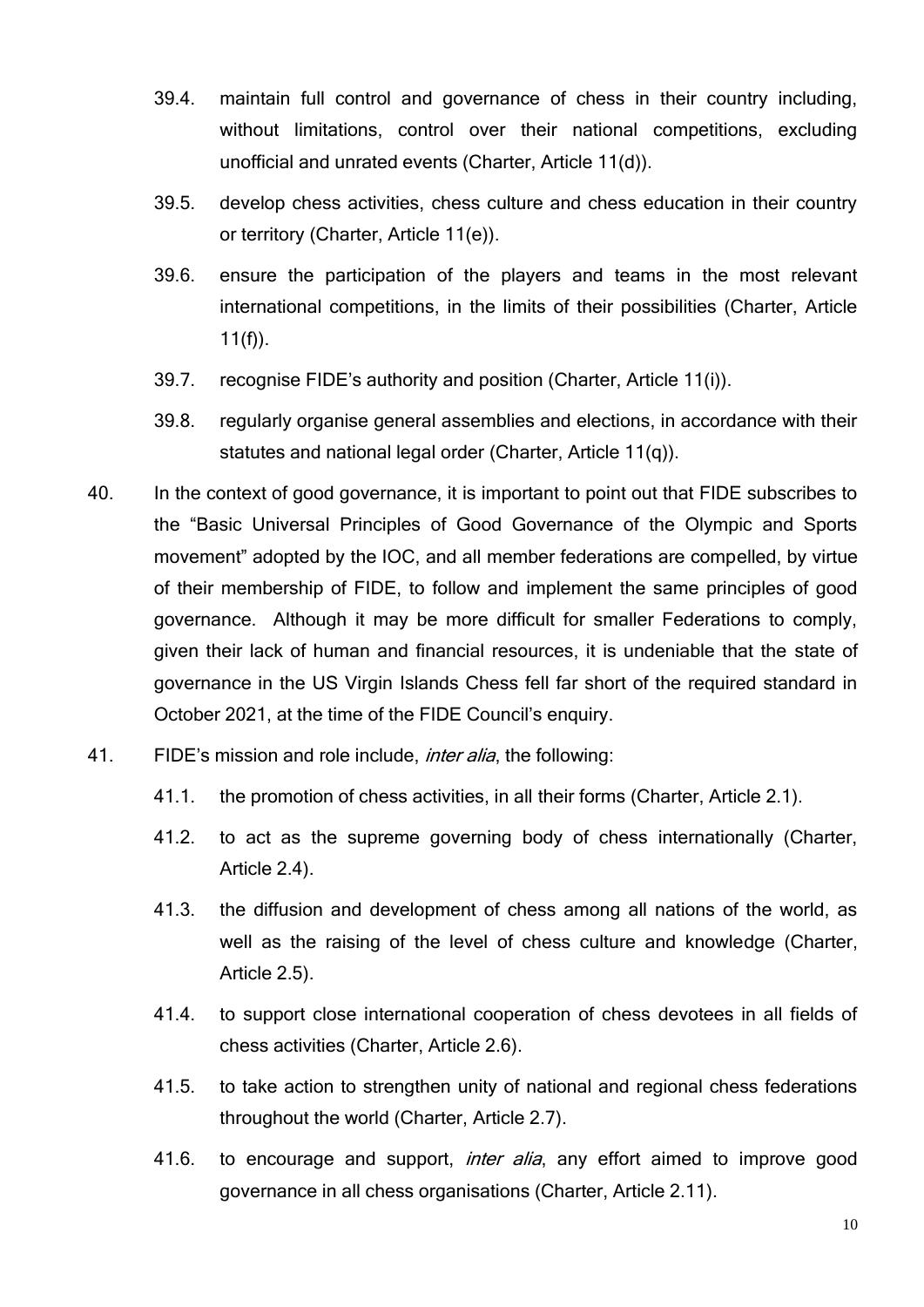- 41.7. to promote chess solidarity aimed to carry out development programs and to bridge socio-economic divides amongst individuals and countries regarding access to chess activities (Charter, Article 2.12).
- 42. By applying for FIDE membership, a national federation subscribes to and subject themselves to the FIDE Charter, which is in the nature of a contract between FIDE's members. This means also that member federations subject themselves to FIDE's oversight in terms of their compliance with their duties in terms of the FIDE Charter.
- 43. Fundamental to the decision of the present appeal is Article 4.10 of the FIDE Charter which reads as follows:
	- "4.10. FIDE observes strict neutrality in the internal affairs of its members but has the right and duty to evaluate their compliance with FIDE principles and their obligations towards FIDE."
- 44. This Article seeks to strike a balance between member federations' autonomy regarding chess activities in their own countries and FIDE's right and duty to ensure good chess governance by its member federations. FIDE's efforts to ensure good governance must be performed, in the words of Article 4.10, by maintaining "strict neutrality" in the domestic chess affairs of its members. The use of the word "strict" indicates that the principle permits no deviation or relaxation and requires rigid enforcement.
- 45. How then should Article 4.10 of the Charter be applied in practice? The Appeal Chamber suggests that in a case where there is a need for FIDE to investigate a member federation's compliance (as distinct from an evaluation performed on an inspection of documents), and there is the need to send a FIDE representative to the country represented by the member federation, the following general guidelines should apply to such FIDE representative (envoy/emissary):
	- 45.1. The FIDE representative should have a clear mandate in terms of a resolution adopted by the FIDE Council or General Assembly.
	- 45.2. The affected National Federation should be officially notified in advance of the proposed visit by the FIDE representative and the purpose of the visit.
	- 45.3. The FIDE representative should consult the complainants and determine the facts and obtain evidence in support thereof.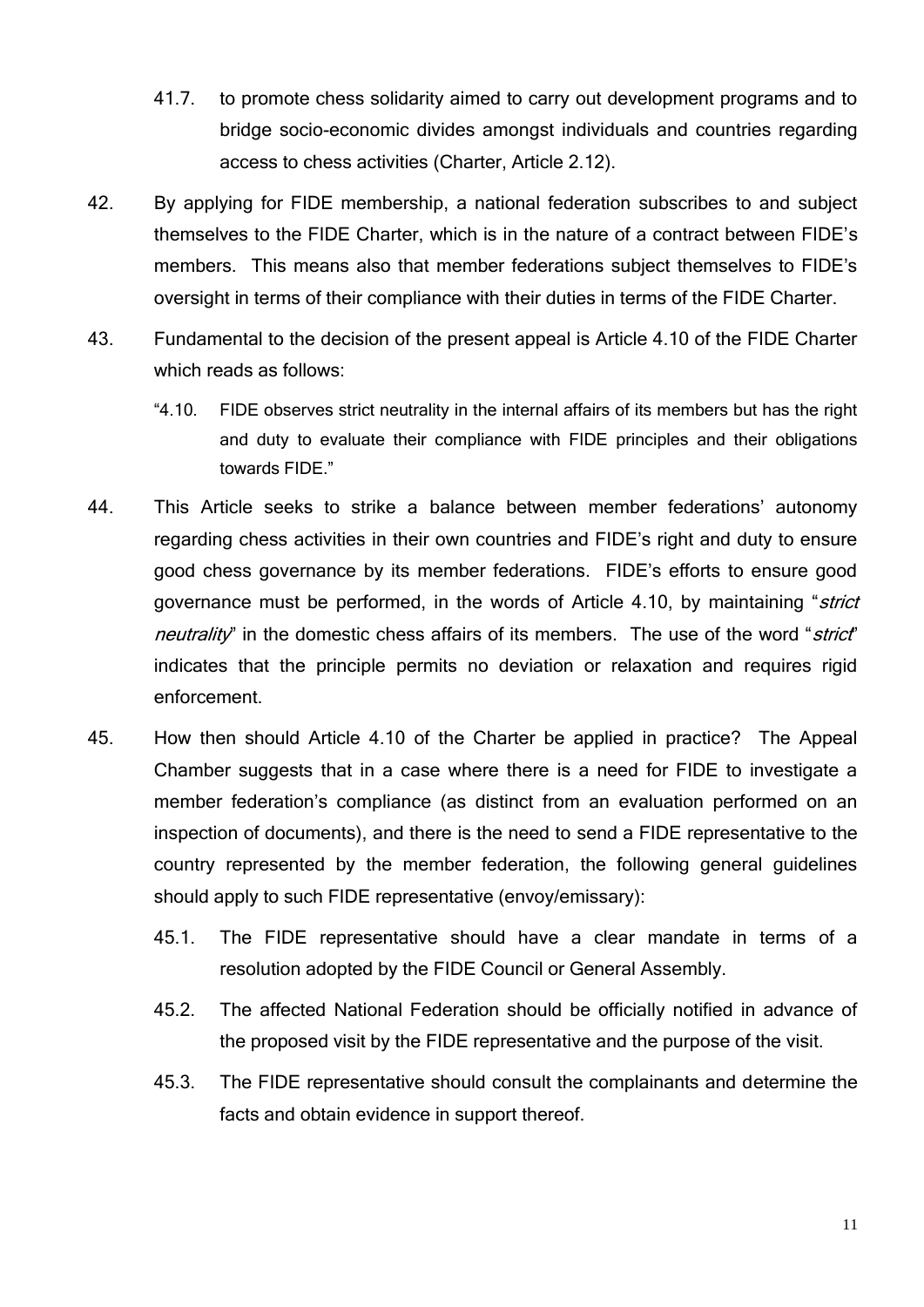- 45.4. The FIDE representative should consult the National Federation and in particular its Executive, in order to determine the facts and obtain supporting evidence.
- 45.5. If deemed necessary, the FIDE representative should consult representatives of the local Olympic Committee and the sports authorities of the National Government.
- 45.6. The FIDE representative may consult members of the chess community at large to test perceptions regarding the Chess Federation's performance.
- 45.7. The FIDE representative should always act in an objective and neutral manner and not be seen to be taking sides in any internal disputes, or between rival groups.
- 45.8. The FIDE representative should refrain from making any public comment, except about the nature of his mission if required, and always maintain neutrality.
- 45.9. The FIDE representative should ideally prepare a written report of his findings as the General Assembly, FIDE Council or FIDE Management will have to rely on these findings in their decision-taking.
- 45.10. The FIDE representative should ideally not be part of the decision-taking body, but if he is, he should recuse himself from any voting on a resolution pertaining to the matter he investigated.
- 46. The above approach is necessary in order to give due weight to the requirement that FIDE, even in the investigation of its members' compliance, should respect the member's autonomy and observe the utmost neutrality in the internal affairs of the member.

#### The merits of the respondent's appeal

47. To be reminded, the respondent's main argument was that his comments in the live radio interview were justified as being entirely accurate and in the public interest to expose. This argument relies on a well-known defence in the law of defamation, recognising that it is lawful to publish a defamatory statement which is true, provided the publication is for the public benefit.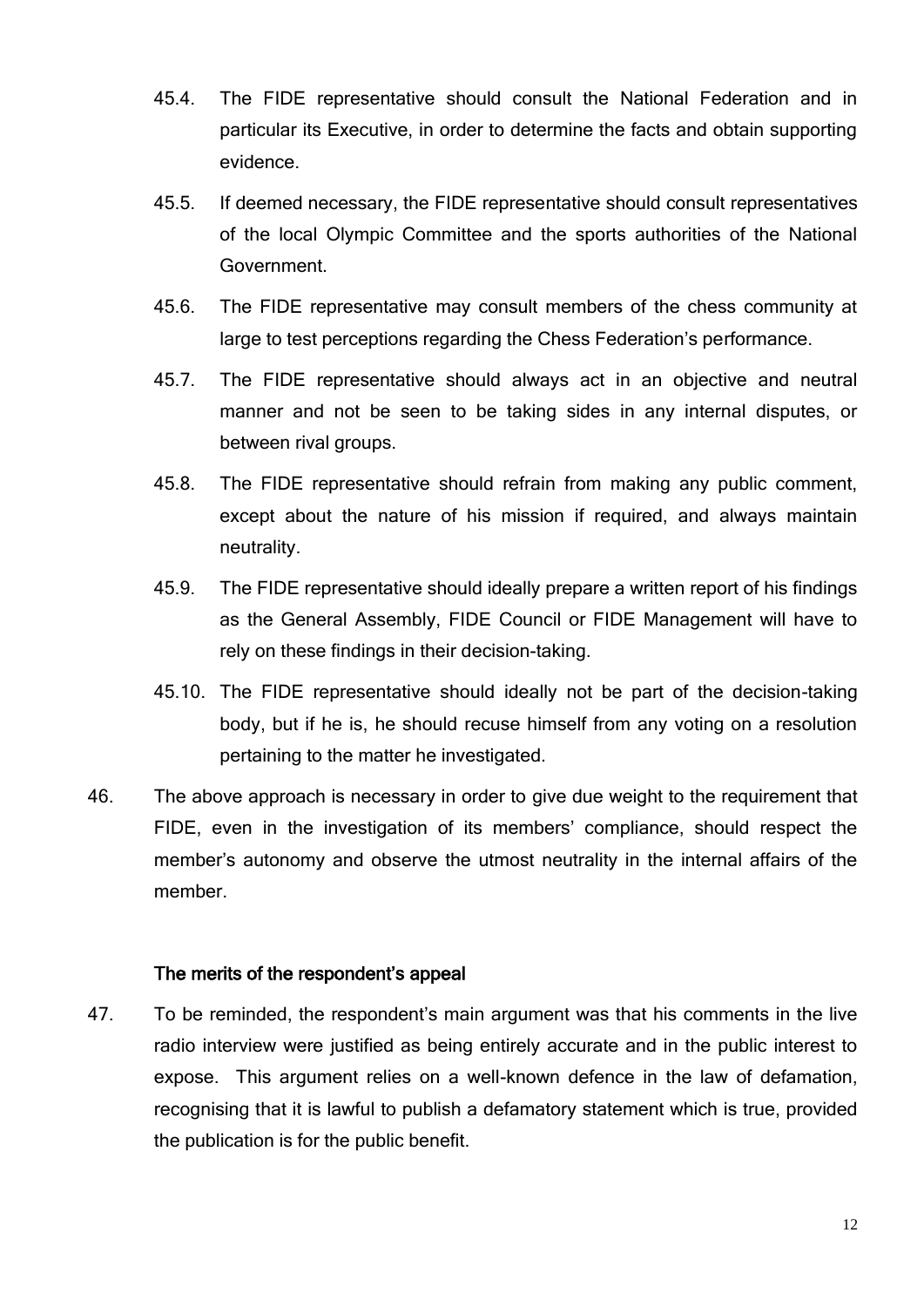- 48. In the view of the Appeal Chamber, the respondent's defence can be rejected on at least two grounds:
	- 48.1. The reach and ambit of Article 2.2.10 of the Old Code stretches further than the making of any public statement; it refers to any "*occurrence*" which has caused the game of chess, FIDE or its federations to appear in an unjustifiable, unfavourable light.
	- 48.2. Even if Mr Short's conduct under scrutiny is limited to the statements made during the radio broadcast, it was not in the public interest to make such statements (assuming their truth) in the public domain amongst members of the general public (not confined to the chess community) in circumstances where there was a pending FIDE enquiry and a possible VIOC enquiry to follow.
- 49. Measuring all of Mr Short's conduct (and not only his utterances during the radio broadcast) against the standards of the hypothetical reasonable FIDE representative acting in accordance with the requirements of Article 4.10 of the Charter, as set out above, the Appeal Chamber finds as follows:
	- 49.1. Mr Short was remiss in not notifying the USVI Chess Federation in advance of his proposed visit and not meeting with the Executive of the USVI Chess Federation during his visit.
	- 49.2. Mr Short unduly associated himself with the cause of the rival Association and their efforts to gain recognition by FIDE in the place of the official Federation. There is some evidence to suspect that Mr Short was in contact with representatives of the rival Association even before their letters to FIDE of 13 August and 9 September 2021. At the very least, he was actively involved in FIDE's enquiries to the USVI Chess Federation, consulted by the FIDE President in the decision to call an Extra-ordinary meeting of the FIDE Council and one of the promoters of the motion placed before the FIDE Council which sought the suspension of the existing Federation.
	- 49.3. In the radio interview, Mr Short not only described USVI Chess Federation as a "bad federation" but unnecessarily disparaged Ms Murphy and the other executives of the Federation. Whatever the shortcomings in the governance of the Federation, there was no need for washing its dirty linen in public and cause embarrassment for the sport of chess in the eyes of the general public.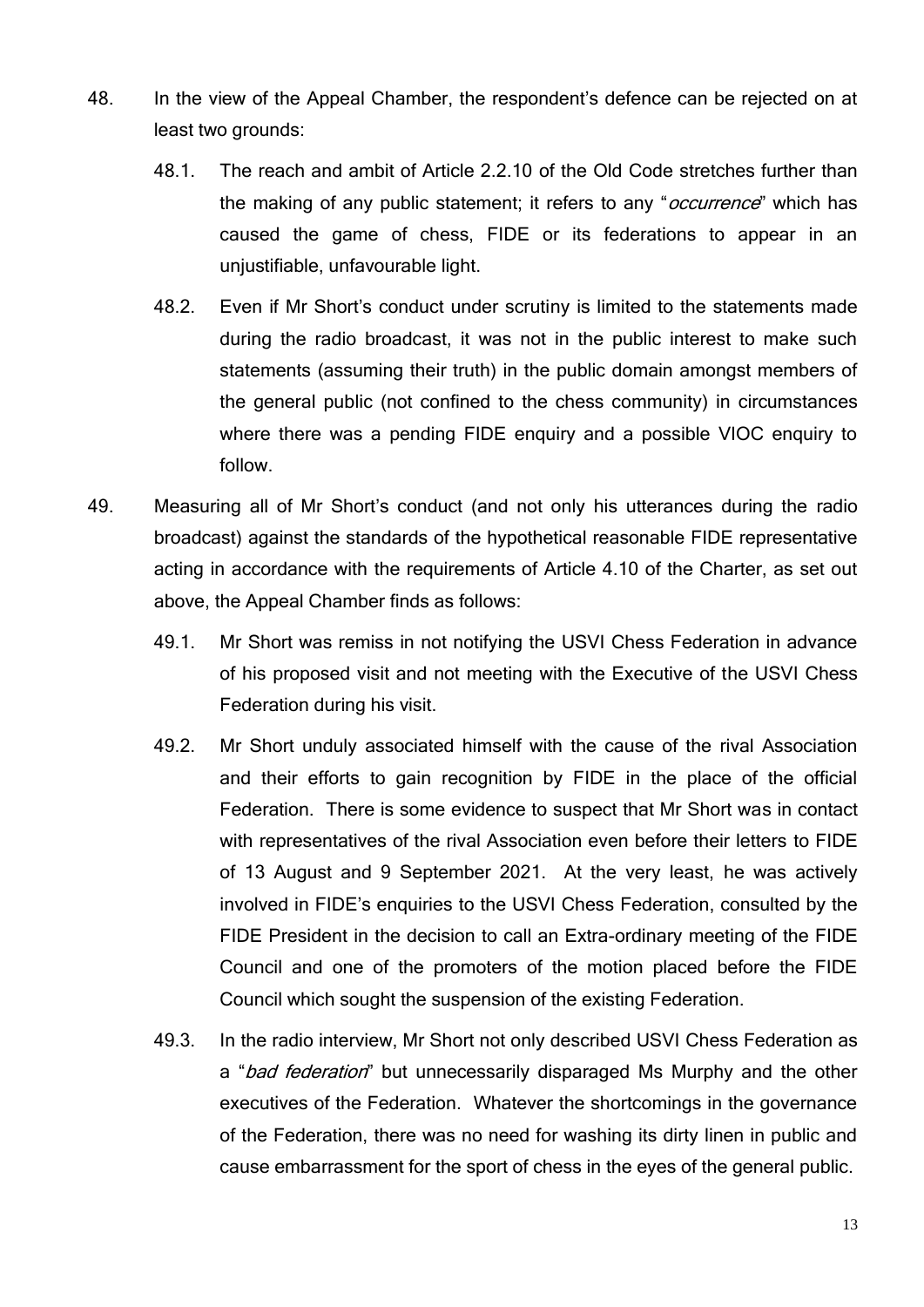49.4. Mr Short published the following "tweet" on his Twitter account:

"The US Virgin Islands Chess Federation – run for 26 years with complete control by one individual – has zero Black members (despite them representing 76% of the population) and no players at all from St. Thomas."

Also in an interview with a local journalist, Mr Short pointed out that one of his greatest concerns was the fact that in a territory where the majority of the population is Black, there is not a single Black member in the US Virgin Islands Chess Federation. These claims, which are strongly disputed by the USVI Chess Federation, were unnecessarily inflammatory and divisive and were made by the respondent in his capacity as FIDE Vice-President.

- 50. There can be little doubt that Mr Short's above-described actions unjustifiably caused the game of chess, FIDE and the Federation concerned to appear in an unfavourable light and in this way, damaged their reputations:
	- 50.1. the image of chess as a sport was tarnished in the eyes of the general public.
	- 50.2. the image of FIDE was diminished in the eyes of the USVI Chess Federation and possibly other FIDE member federations because, overtly, it addressed the problems in the USVI Chess Federation in a manner not respectful of its own duties under the FIDE Charter.
	- 50.3. the image of the USVI Chess Federation was severely damaged in the way they were depicted in public, a fact acknowledged by Mr Short in his appeal.
- 51. Mr Short's secondary argument that his actions were justified because the USVI Chess Federation at that stage has shown little willingness to comply with its FIDE membership obligations and has given evasive and inconsistent replies to FIDE's enquiries, can be described as a "*desperate times call for desperate measures*" approach. This argument can be swiftly disposed of on the basis that Article 4.10 of the Charter requires "strict neutrality" in a Federation's domestic affairs by FIDE (and hence also FIDE officials) and it was neither for Mr Short to decide whether the constitutional measures in the FIDE Charter to ensure compliance by Member Federations were adequate or could ensure success or not, nor for him to resort to taking the law into his own hands. This conclusion is particularly valid in the light of the fact that the constitutional enquiry in front of the FIDE Council was still pending and not completed at that time.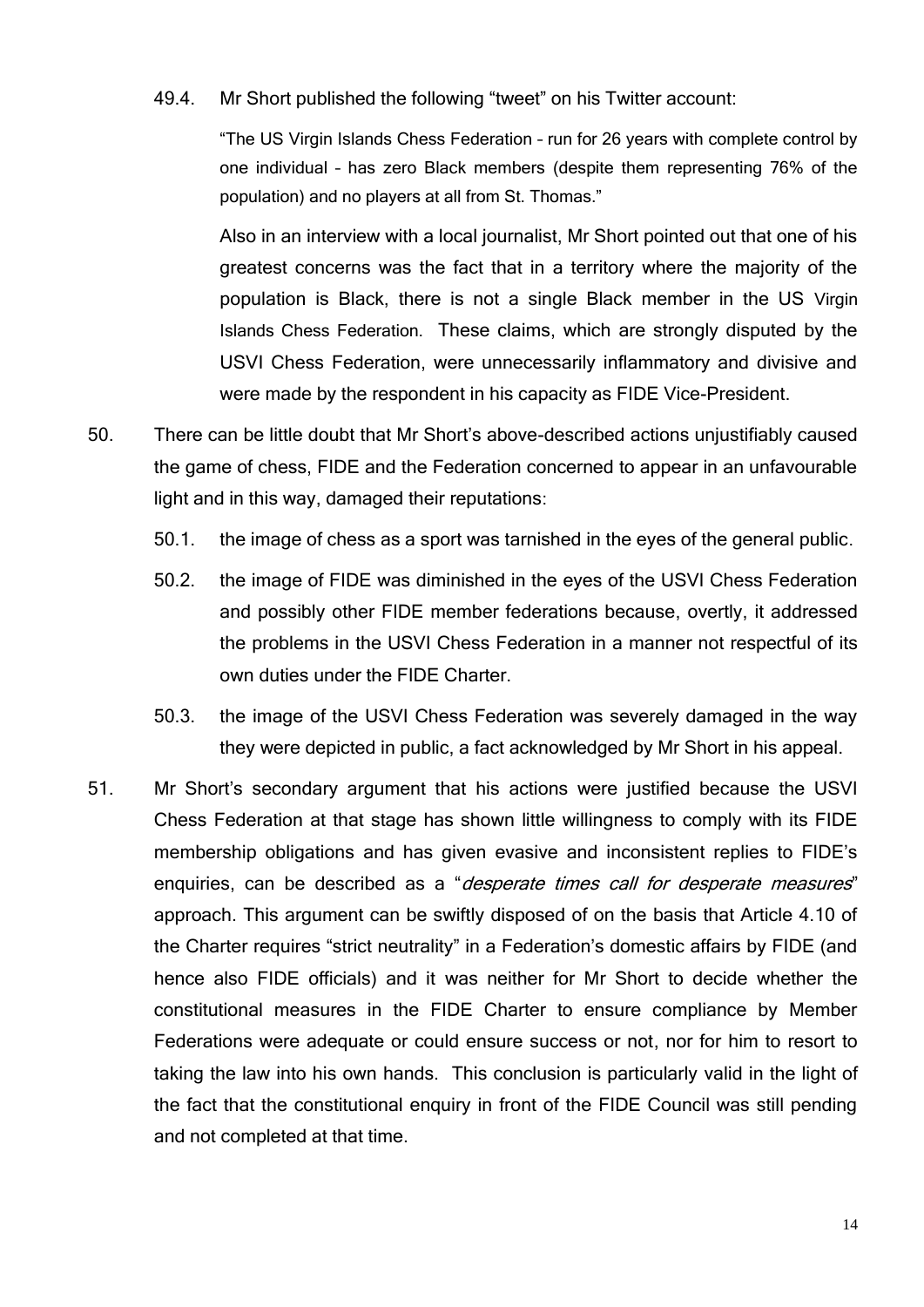- 52. From the above analysis of the facts, the only reasonable conclusion is that Mr Short exceeded the boundaries of FIDE's authority in terms of Article 4.10 of the Charter, and he did so to a relatively serious degree causing significant reputational damage for the sport of chess, FIDE and the USVI Chess Federation.
- 53. The Appeal Chamber is comfortably satisfied, by unanimity of its members, that the respondent's conviction of a breach of Article 2.2.10 of the Old Code by the First Instance Chamber should be maintained and the respondent's appeal be dismissed.

#### The merits of the complainant's cross-appeal

- 54. The USVI Chess Federation submits that the evidence shows Mr Short did not act in good faith and with the intention to fulfil FIDE's duties of investigation and evaluation. Put differently, the complainant contends that Mr Short's actions were *mala fide* and undertaken with the intention to discredit and undermine the official Federation and support the cause of the rival Association.
- 55. In the view of the Appeal Chamber, the evidence does not sufficiently support such a conclusion according to the necessary standard of proof, namely that the decisiontakers must be convinced and comfortably satisfied with the inference sought to be drawn.
- 56. Even if there is some evidence pointing to Mr Short's engagement in a common purpose with the rival Association, the probability cannot be discounted that Mr Short acted according to his conscience and conviction that the existing Federation is a defunct organisation and that drastic intervention by FIDE was urgently required. It seems that Mr Short was convinced that his actions were justified, and he did not consciously seek to abuse his powers as a FIDE official. However, it is equally clear that Mr Short lost his sense of objectivity and sound judgment in pursuing the USVI Chess Federation and Ms Murphy with much vigour and determination. The Appeal Chamber agrees with the finding of the First Instance Chamber that Mr Short showed an over-zealousness in the matter.
- 57. In the judgment of the Appeal Chamber, Mr Short is thus guilty of having exceeded his powers in a negligent manner, rather than deliberately.
- 58. It is indeed surprising that FIDE permitted Mr Short at all to embark on his fact-finding mission to the US Virgin Islands given the fact that Mr Short was a promoter of the resolution before the FIDE Council for the suspension of the USVI Chess Federation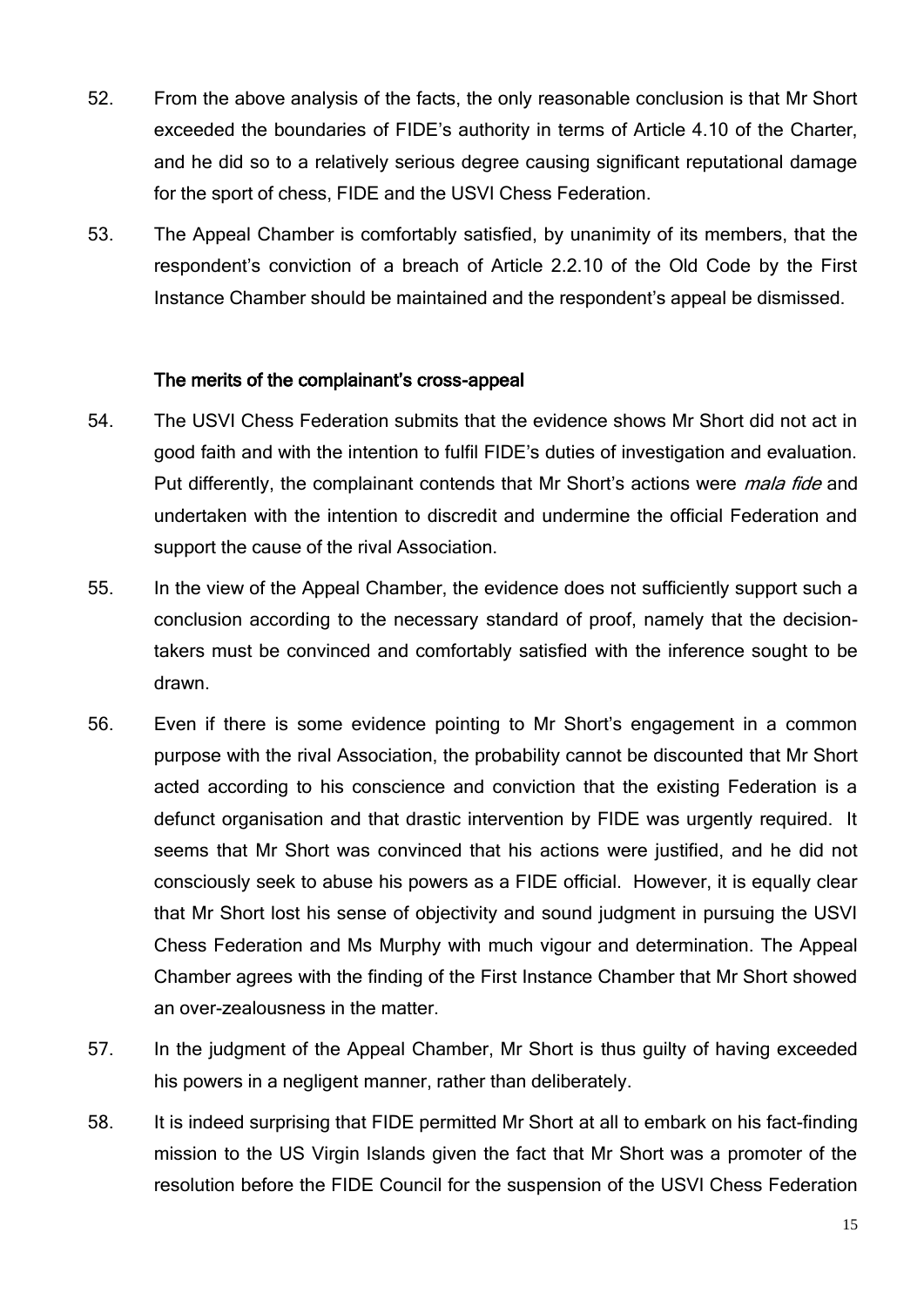and the evidence of existing animosity between Mr Short and Mrs Murphy. It must have been obvious that Mr Short's objectivity was compromised from the outset, before he even put a foot on US Virgin Islands soil.

- 59. The Appeal Chamber however agrees with the finding of the First Instance Chamber that the evidence does not support any finding that Mr Short no longer inspires the necessary confidence or has in other ways become unworthy of trust (Article 2.2.2 of the Old Code). Furthermore, in the view of the Appeal Chamber, Article 2.2.11 of the Old Code is not applicable to the present situation as that Article is aimed at conduct injuring or discrediting the reputation of FIDE in the context of a specific event or tournament.
- 60. As regards the sanction imposed by the First Instance Chamber, it is indeed correct that Mr Short was found guilty in case no. 2/2007 by the former FIDE Ethics Commission and sanctioned by a warning. However, very little weight can be given to this previous conviction given the fact that the conviction was one of a different (albeit similar) Article of the Old Code, namely Article 2.2.11, but more importantly considering that the decision was rendered 15 years ago. In most criminal law systems, a person's criminal record is expunged after a passage of a certain time, for example ten years. There is no reason in the present case to hold Mr Short's previous conviction of a minor violation of the Old Code against him after such a long lapse in time in the determination of a suitable sanction for his present misconduct.
- 61. An aggravating factor in the present case (and an element absent in the 2007 conviction) is the fact that the conduct took place in Mr Short's capacity as FIDE Vice-President, a position not only of high honour but also of high responsibility. The actions of a FIDE Vice-President, who is ex officio a member of the FIDE Council, are readily identified as the actions of FIDE itself. In the present case, the conclusion is that a senior FIDE official, and therefore FIDE itself, exceeded their powers under the FIDE Charter, being the agreed basis of cooperation between FIDE as the international governing body and its National Member Federations.
- 62. As FIDE Vice-President, the respondent has a particular responsibility to lead by example and his conduct created a precedent for others who may be inclined to follow suit.
- 63. In mitigation, it is permissible to consider the respondent's service to FIDE as FIDE official over the past four years and his huge contribution to the development and popularisation of chess worldwide during his chess-playing career. On all accounts,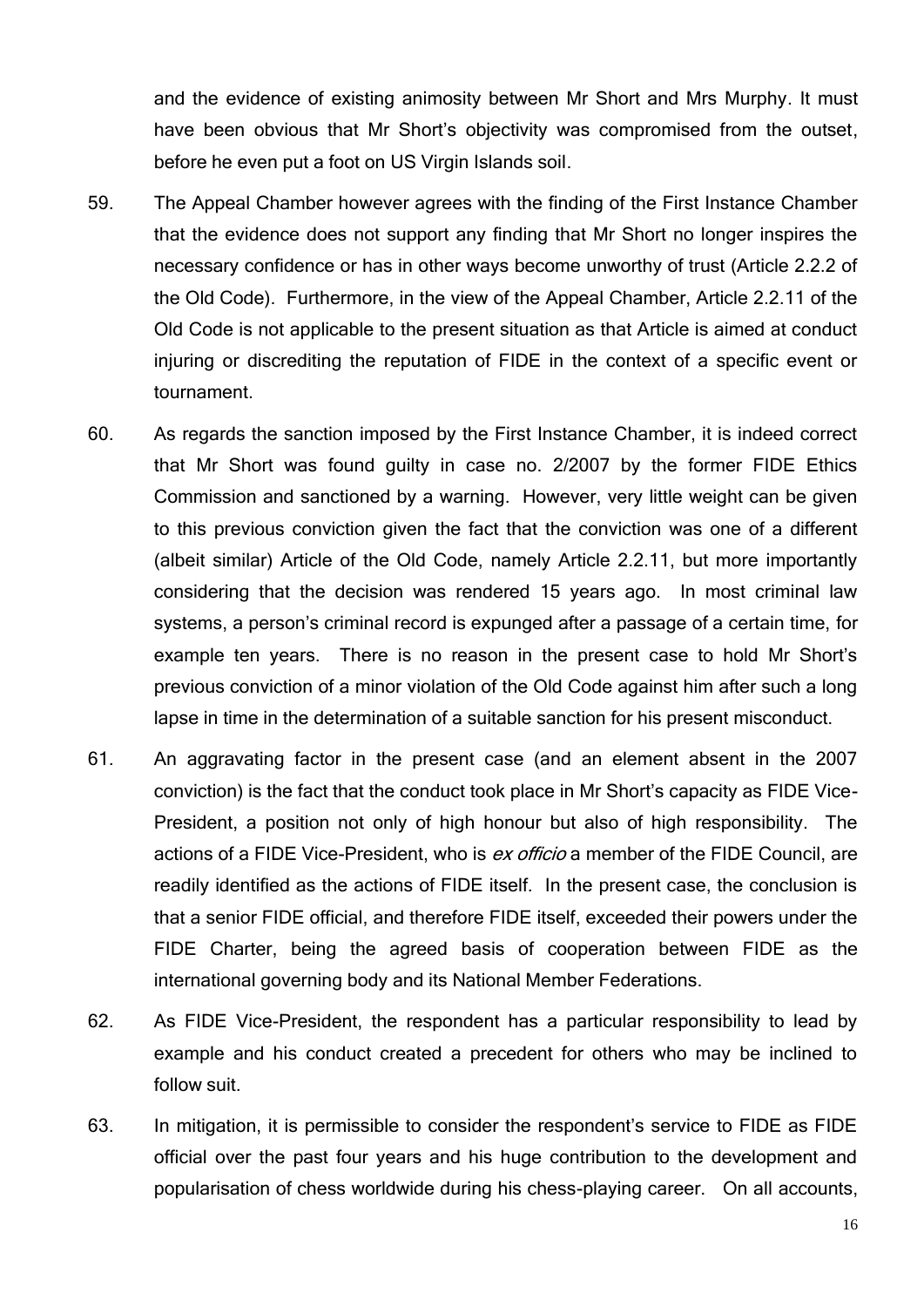Mr Short has been a valuable member of the FIDE Council and a very active participant in the debates within the Council. He has been at the forefront of making significant proposals, such as the FIDE's Council recent resolutions concerning Russia and the Ukraine. As a Grandmaster, Mr Short is one of the most welltravelled sportsmen in the sport of chess and a well-known personality. These positive aspects militate against the imposition of a severe sanction for the present aberration. Compare also Ethics case 2/2018 – FIDE Presidential Board v Kirsan llyumzhinov, for a similar approach.

- 64. Although a discretion vests in the First Instance Chamber to decide about an appropriate sanction, it is manifest that the Appeal Chamber cannot leave a clearly disproportionate sanction undisturbed. In the present case, a warning is clearly an inappropriate sanction. This is perhaps best illustrated by a comparison with Ethics case no. 2/2021(A) where a FIDE Official (a Commission Chairman) was found guilty of having failed to perform his functions in an impartial and responsible manner by the unlawful exclusion of an interested participant from a FIDE Commission meeting. In that case the respondent was sanctioned to a warning by the First Instance Chamber, which sanction was maintained on appeal by the Appeal Chamber. Clearly, Mr Short's misconduct in the present case is far more serious than that of the respondent in case no. 2/2021(A).
- 65. Given the harm caused to the Federation concerned, FIDE and the game of chess in general by Mr Short's relevant actions, the Appeal Chamber is of the view, by unanimity of its members, that a ban of three (3) months from acting as a FIDE official, suspended in whole on certain conditions, would be the appropriate sanction in the present case. Such a suspended ban would not operate to disqualify Mr Short from occupying his office, but at the same time would hopefully deter Mr Short and other FIDE officials from exceeding their powers in the future.
- 66. In the circumstances, the complainant's cross-appeal succeeds in part and the sanction imposed by the First Instance Chamber is substituted with the following:

The respondent, Mr Nigel Short, is sanctioned with a 3-month ban from acting as a FIDE official, which ban is wholly suspended for a probationary period of 2 years on condition that Mr Short does not commit a breach of Article 11.6(a), (b) or (c) of the FIDE Ethics and Disciplinary Code (2022) within the probationary period.

67. The mentioned Article 11.6 of the New Code deals with offences causing reputational harm and is to some extent the successor of Article 2.2.10 of the Old Code.